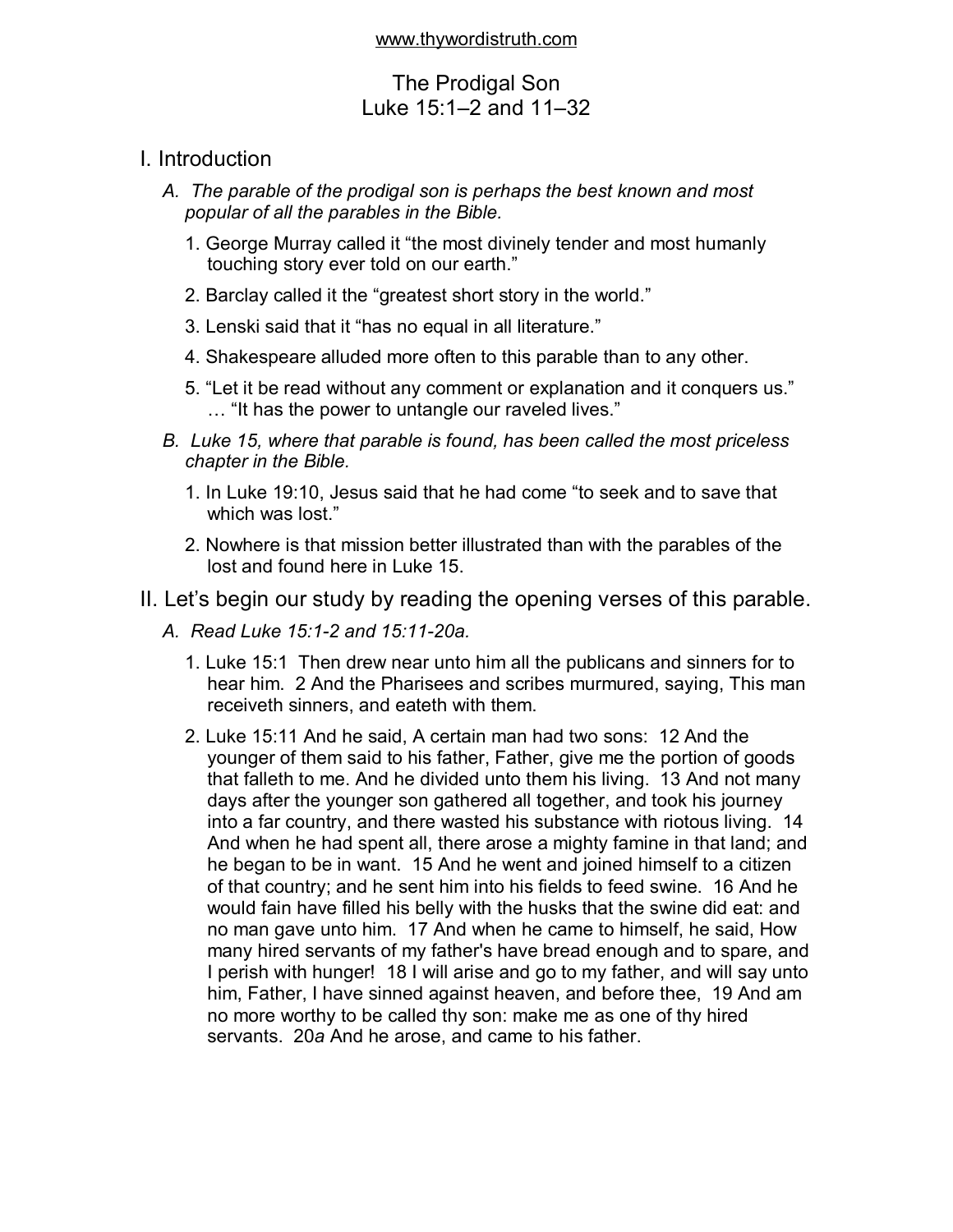- B. Verse 11 introduces us at once to the three main characters in this parable – a certain man had two sons. Let's look first at the younger of the two sons.
- *C. What were the sins of the younger son?* 
	- 1. As with most sin, his problems began with an expression of self will.
		- a) In verse 12, the younger son says "Father, give me." He wanted his inheritance early. He was in effect telling his father that he wished he were already dead. He was telling him, "I want your money, but I don't want you."
		- b) The far country to which he traveled has been called that land where God is not. And selfishness is the root cause of every trip to that far country, and this younger son's trip was no exception.
		- c) Selfishness also leads ultimately to separation, and again this younger son was no exception. "When you separate a selfish man from a Godly parent, a life of sin will always result."
	- 2. But the younger son had another problem he was impatient.
		- a) He didn't just want his inheritance; he wanted it now. He didn't just want to travel to the far country someday; he wanted to go there now.
		- b) This parable presents a stark contrast between the impatience of the younger son and the patience of his father.
		- c) We don't often think of impatience as a great sin or perhaps even as a sin at all – but the Bible has much to say on the subject of patience.
		- d) The idea of patience as a virtue has virtually disappeared in our society. We moderns are, as a whole, not a long-suffering people.
		- e) As one social critic noted, "patience is something you admire in the driver behind you, but not in the one ahead."
		- f) Yet patience is a fruit of the spirit, and thus, as Christians, it must be evident in our lives. When this younger son saw his father, all he saw was somebody in his way. If we ever begin to see people that way, then we have a problem with patience.
		- g) Hebrews 12:1 tells us that we must all run with patience the race that is set before us.
			- (1) Did you ever consider the paradox in that verse? That one can *run* with patience?
		- h) Paul tells us in Romans 15:5 that God is a God of patience. We as his church must be a people of patience.
	- 3. In addition to being selfish and impatient, the younger son was guilty of wasteful extravagance, which is another very modern malady.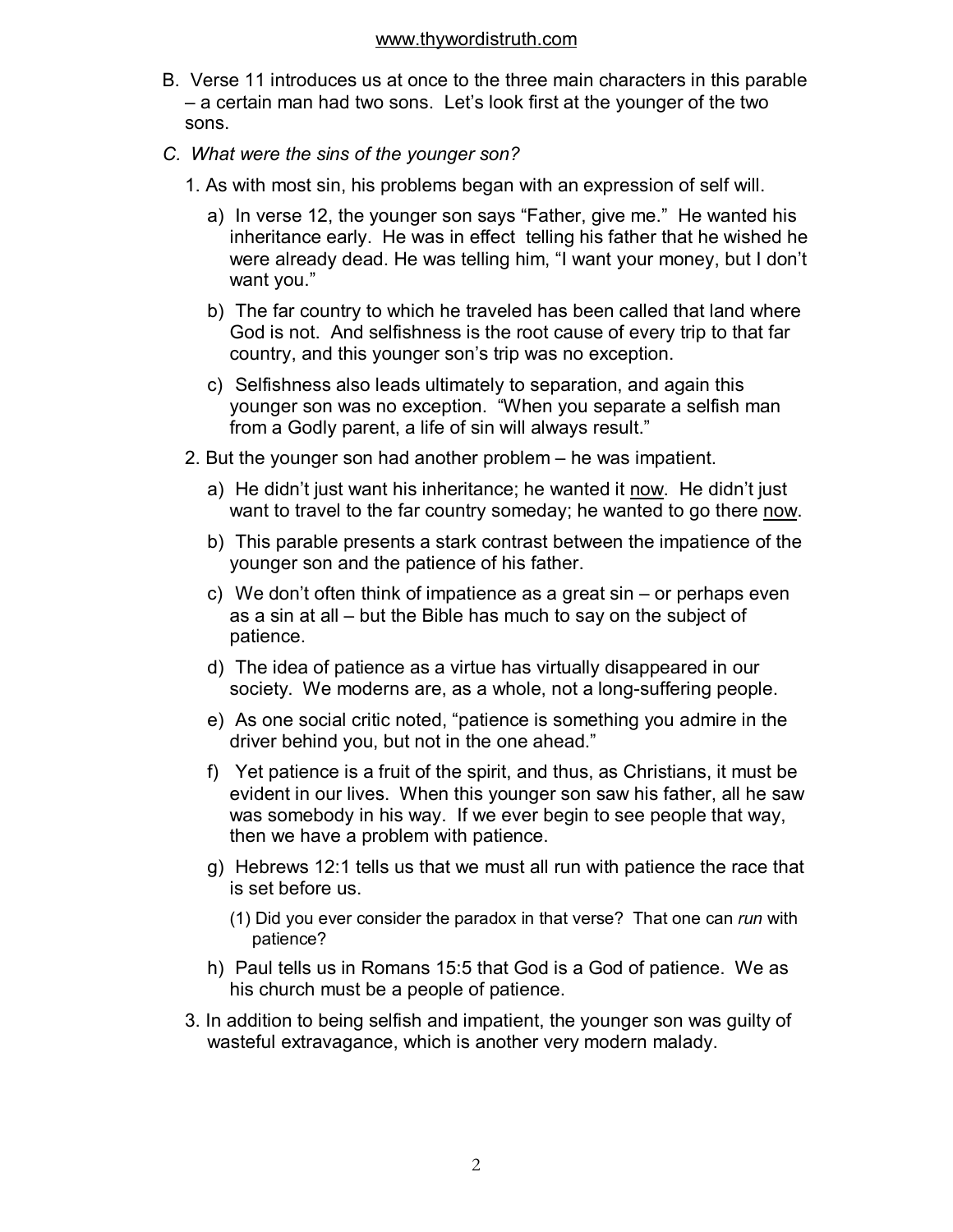- a) The term "prodigal" means wasteful and recklessly extravagant, and that term certainly describes this younger son. Verse 13 says he "wasted his substance with riotous living."
- b) The Bible does not tell us specifically what he did. We (like the older brother, as we will discover in a moment) are left only to imagine all that took place in that far country.
- *D. Why did this younger son leave home?* 
	- 1. No doubt, he was looking for freedom! At last he could live in unfettered joy free from his father's restraints.
	- 2. The father knew what the end result would be, and yet the father did not force him to stay. I think there is an important lesson in the fact that the father let him go.
- *E. He seeks freedom but he soon finds bondage!* 
	- 1. In verse 13, he wastes all of his money. In verse 14, a famine strikes the land. And in verse 15 he finds himself being ordered around by a swine owner who sends him into the field to feed pigs.
	- 2. By verse 16 he has become so hungry that he longs to eat the same food that the pigs are eating. In the Jewish mind of that day one could sink no lower. His freedom did not last very long!
	- 3. In a typical Jewish story of the time, the story would have ended in verse 16 with the younger son getting exactly what he deserved. And without Jesus, that is where the story would end for all of us. But Jesus did not end his story there in verse 16.
- *F. Finding himself in bondage, the younger son once again seeks freedom! But this time he finds it.* 
	- 1. The phrase "when he came to himself" is verse 17 is profound, yet it is often skipped right over.
		- a) Lenski says that this one phrase is the heart of the parable.
		- b) Barclay commenting on this phrase said that "Beyond a doubt, Jesus did not believe in total depravity."
		- c) When we are alien from God we are alien from ourselves. When we are with God we are rational, right-minded, and properly balanced.
	- 2. And what did this young son say when he came to himself? He said "I have sinned."
		- a) That phrase occurs only three times in the New Testament, two of which are right here in this parable. It is not an easy thing to say, but it is the starting place for all repentance.
		- b) 1 John 1:9-10 "If we confess our sins, he is faithful and just to forgive us our sins, and to cleanse us from all unrighteousness. If we say that we have not sinned, we make him a liar, and his word is not in us."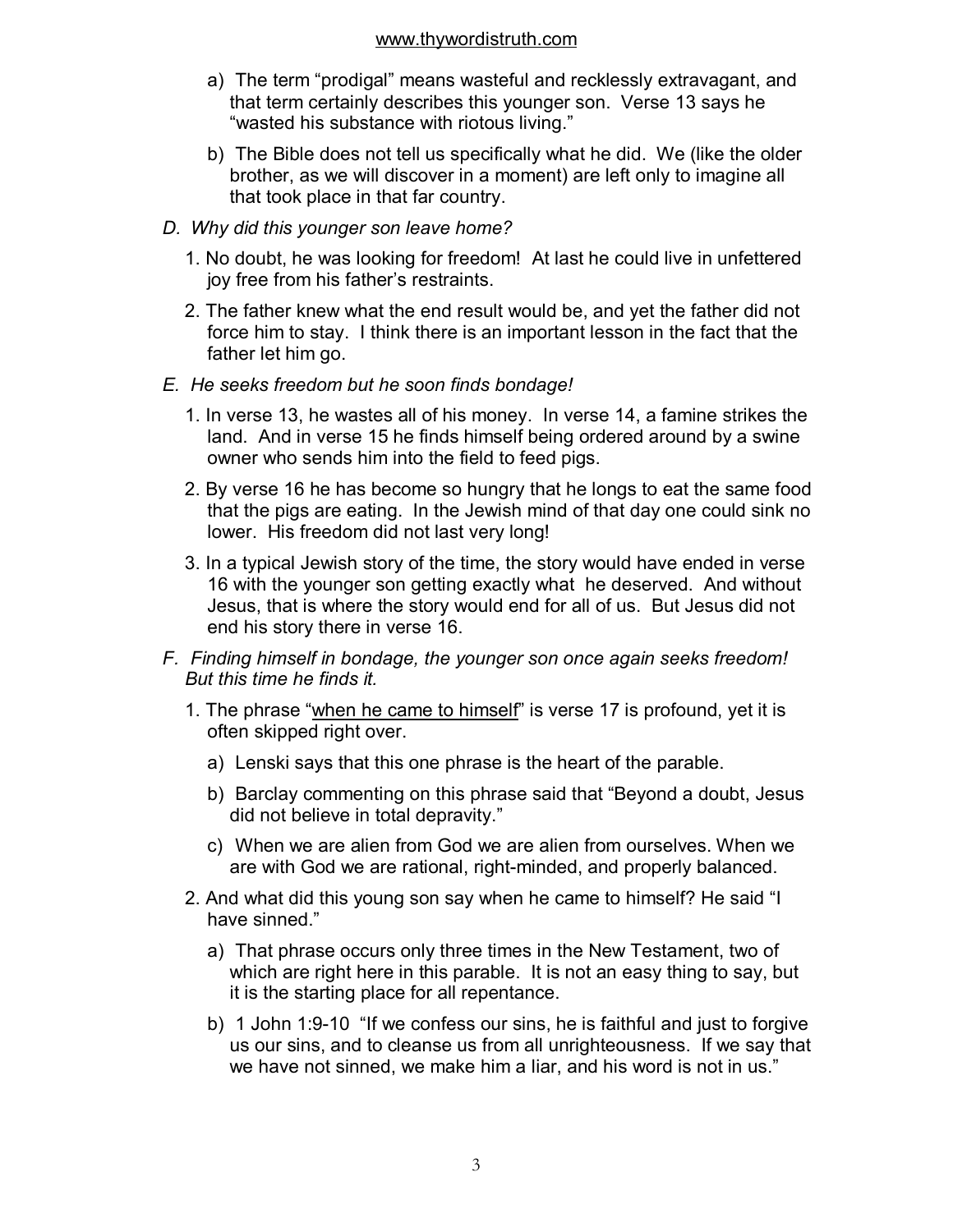- c) The younger son did not say "I made a mistake in judgment." He did not say "I was sick." He did not say "Look what you made me do." He didn't blame his parents, and he didn't blame society. He said simply "I have sinned."
- d) "True repentance begins when a man complains of nobody but himself."
- 3. After coming to himself and confessing his sins, this young son knew right where he had to go – he had to go home.
	- a) And here we can also learn an important lesson. Perhaps the greatest gift we can give our children is the memory of a Godly home. This young son had that memory and it served as a guide for him when he finally reached rock bottom in that pig pen.
- *G. Did you ever think that this pig pen may have been the best thing that ever happened to this young son?* 
	- 1. It was not until he reached rock bottom that he came to himself and decided to return home.
	- 2. Perhaps the reason some of us have never returned from the far country is that we haven't yet found ourselves in a pig pen.
	- 3. This pig pen caused a big transition in the life of this younger son between verse 12 and verse 19. In verse 12 he said "give me." In verse 19 he said "make me."
	- 4. As we mature as Christians, we undergo the same transition. Our prayers go from "give me" to "make me" as we pray each day that we will be changed into the image of his son.
- III. The second character in this parable we need to consider is the father, who was introduced to us in verse 11 along with his two sons.
	- *A. Read Luke 15:20b-24.* 
		- 1. Luke 15:20*b* But when he was yet a great way off, his father saw him, and had compassion, and ran, and fell on his neck, and kissed him. 21 And the son said unto him, Father, I have sinned against heaven, and in thy sight, and am no more worthy to be called thy son. 22 But the father said to his servants, Bring forth the best robe, and put it on him; and put a ring on his hand, and shoes on his feet: 23 And bring hither the fatted calf, and kill it; and let us eat, and be merry: 24 For this my son was dead, and is alive again; he was lost, and is found. And they began to be merry.
	- B. Verse 20 is one of the most beautiful verses in the Bible. It tells us that the father ran.
		- 1. James 4:8 tells us that if we draw near to God, he will draw near to us. Luke 15:20 tells us that he will *run* to us!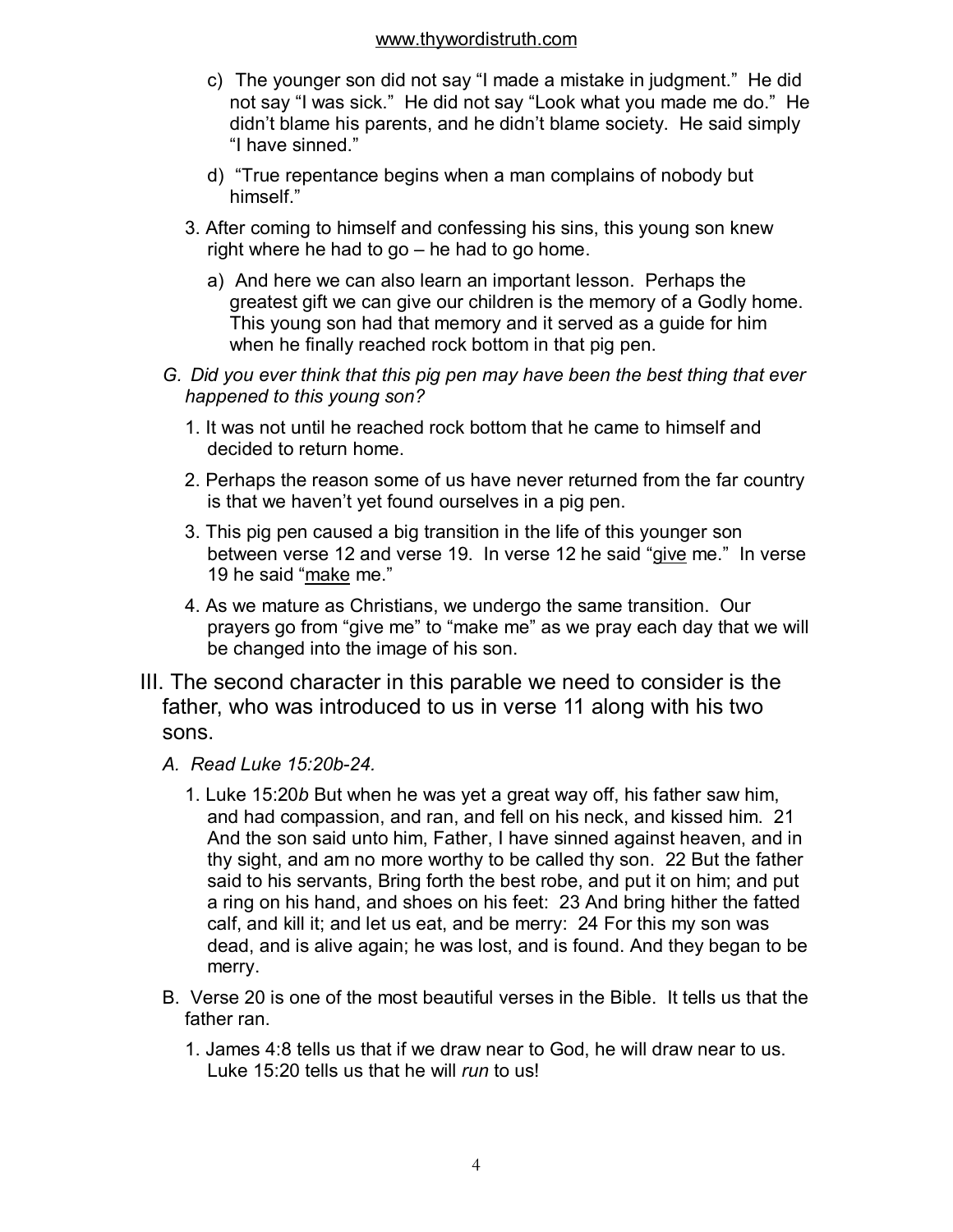- 2. There was no reproof. There was no heaping on of guilt. There was no quarantine or probationary period. The father ran to meet him.
- 3. And, even while the father stayed home, he was deeply concerned about the welfare of his younger son. Verse 20 tells us that he was looking in the direction from which his son would be expected to return, and he saw him even while he was still a great way off.
- 4. And this young son no doubt looked very different on his return than he had when he left home – and yet his Father recognized him at once even while he was still a great way off. And he ran to meet him.
- *C. We can learn much about God's love for the lost from the description of this young son's return.* 
	- 1. In verse 22, the father puts the best robe on his younger son, he puts the family signet ring on his finger, and he puts shoes on his feet. He kills the fatted calf to celebrate his return. He kisses him fervently.
	- 2. Why did the father do these things? Why did he put his best robe on this filthy hog slopper? He did these things for one reason – he wanted the world to know that the relationship with his son had been completely restored! They would once again enjoy the beautiful father/son relationship they had enjoyed before the son left his father for the far country.
	- 3. It is not uncommon for some to delay becoming a Christian because they don't think they are good enough to become a Christian quite yet. They don't want to come to God as they are. They want to wait until they have had a chance to clean themselves up and become more presentable to God, more respectable.
	- 4. If we leave here today with only one lesson from this parable, let it be this: No one will ever come to God other than as a filthy feeder of swine, and there is no improvement program we can ever do on our own to improve that situation.
		- a) In Matthew 9:13, Jesus said "I am not come to call the righteous, but sinners to repentance." And Romans 3:23 tells us that we are all sinners.
	- 5. There is a song in our song books (#577 "We Bow Down") that we sing every now and then, and I cringe each time we sing it. Incredibly, the song actually pictures us a coming to Jesus and placing a crown on his head. I really don't know where we ever got the idea that we played some role in crowning Jesus king, but that idea is wrong.
		- a) The only crown that men ever placed on the head of Jesus Christ was a crown of thorns. God crowned Jesus king - not us. We do not come to Jesus carrying a crown; we come before him dressed in filthy rags.
		- b) We like Paul in Romans 7:24 can only cry, "O wretched man that I am! who shall deliver me from the body of this death?"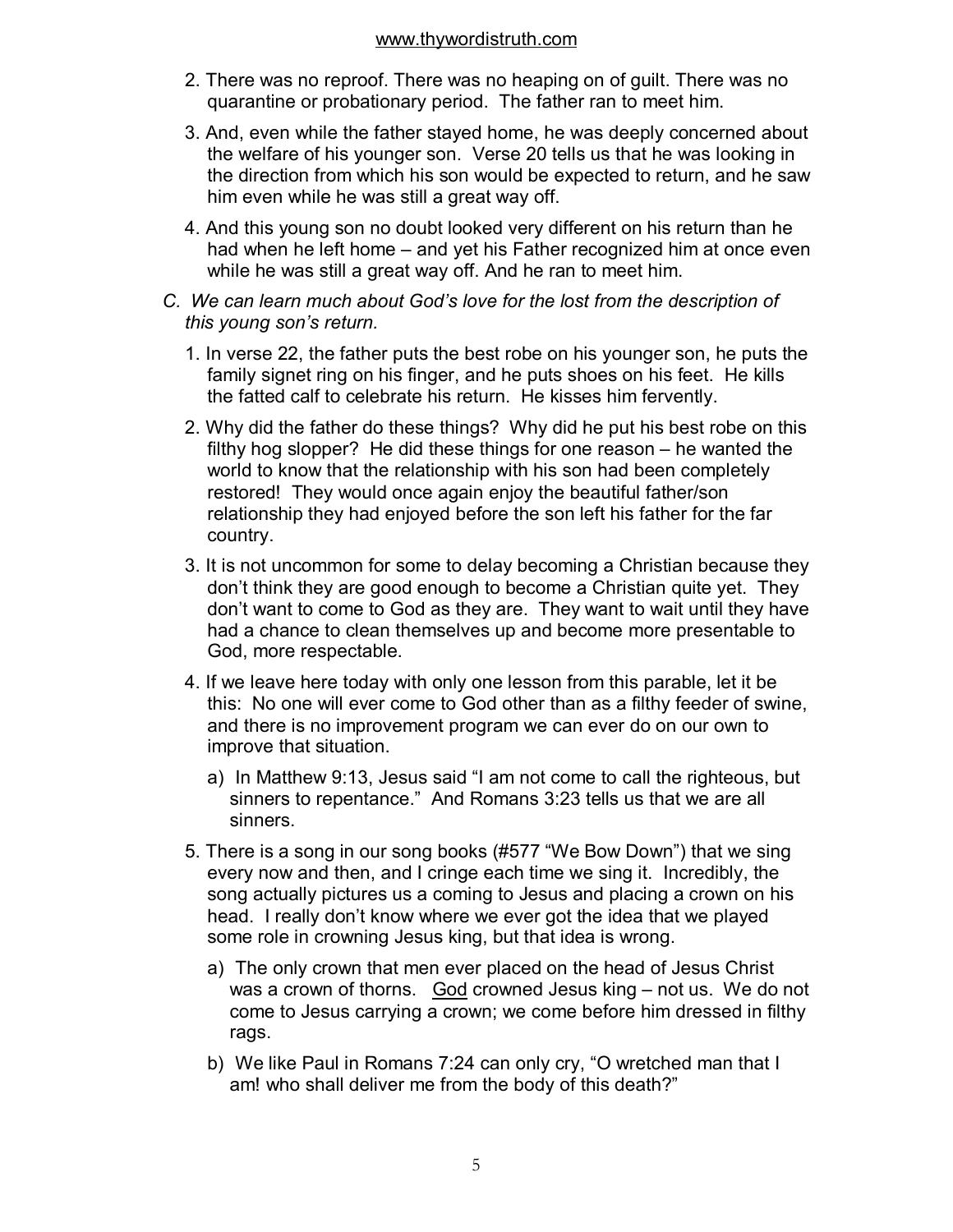- 6. The song we should be singing is, "Amazing grace, how sweet the sound – that saved a wretch like me." That is a song that we can all sing along with this younger son, because we were all in that wretched condition prior to our salvation through the gospel of Jesus Christ.
- IV. We might wish the story ended right here in verse 24 with this beautiful picture of forgiveness and reconciliation. But there is a third character we need to consider.
	- *A. This final section of the parable is the climax of the story, and to really appreciate its importance we need to consider the context in which this parable was told. Why did Jesus tell this parable?* 
		- 1. Verse 2 tells us that Jesus told this parable in response to complaints from the Pharisees and the scribes. This parable was directed primarily to them.
		- 2. When we think of a Pharisee, we think of a self-righteous hypocrite. We think of the type of person that Mark Twain once called "a solemn, unsmiling, sanctimonious old iceberg who looked like he was waiting for a vacancy in the Trinity." Today, "Pharisee" is a term of derision.
		- 3. But that was not the case in the first century. When this parable was told, Pharisees were respected and revered community leaders. They were thought to be the people who were most pleasing to God and most blessed by God.
		- 4. It was shocking to think that the Pharisees might not be right with God! If these respected and revered community leaders were in trouble, then who could possibly be pleasing to God?
			- a) Yet Jesus saw the Pharisees for what they really were whitewashed tombs full of dead men's bones.
			- b) As we study this final section of the parable we need to remember that Jesus told this parable in response to something that the Pharisees had said. This parable was directed first to them.
	- *B. Read Luke 15:25-32.* 
		- 1. Luke 15:25 Now his elder son was in the field: and as he came and drew nigh to the house, he heard musick and dancing. 26 And he called one of the servants, and asked what these things meant. 27 And he said unto him, Thy brother is come; and thy father hath killed the fatted calf, because he hath received him safe and sound. 28 And he was angry, and would not go in: therefore came his father out, and intreated him. 29 And he answering said to his father, Lo, these many years do I serve thee, neither transgressed I at any time thy commandment: and yet thou never gavest me a kid, that I might make merry with my friends: 30 But as soon as this thy son was come, which hath devoured thy living with harlots, thou hast killed for him the fatted calf. 31 And he said unto him, Son, thou art ever with me, and all that I have is thine. 32 It was meet that we should make merry, and be glad: for this thy brother was dead, and is alive again; and was lost, and is found.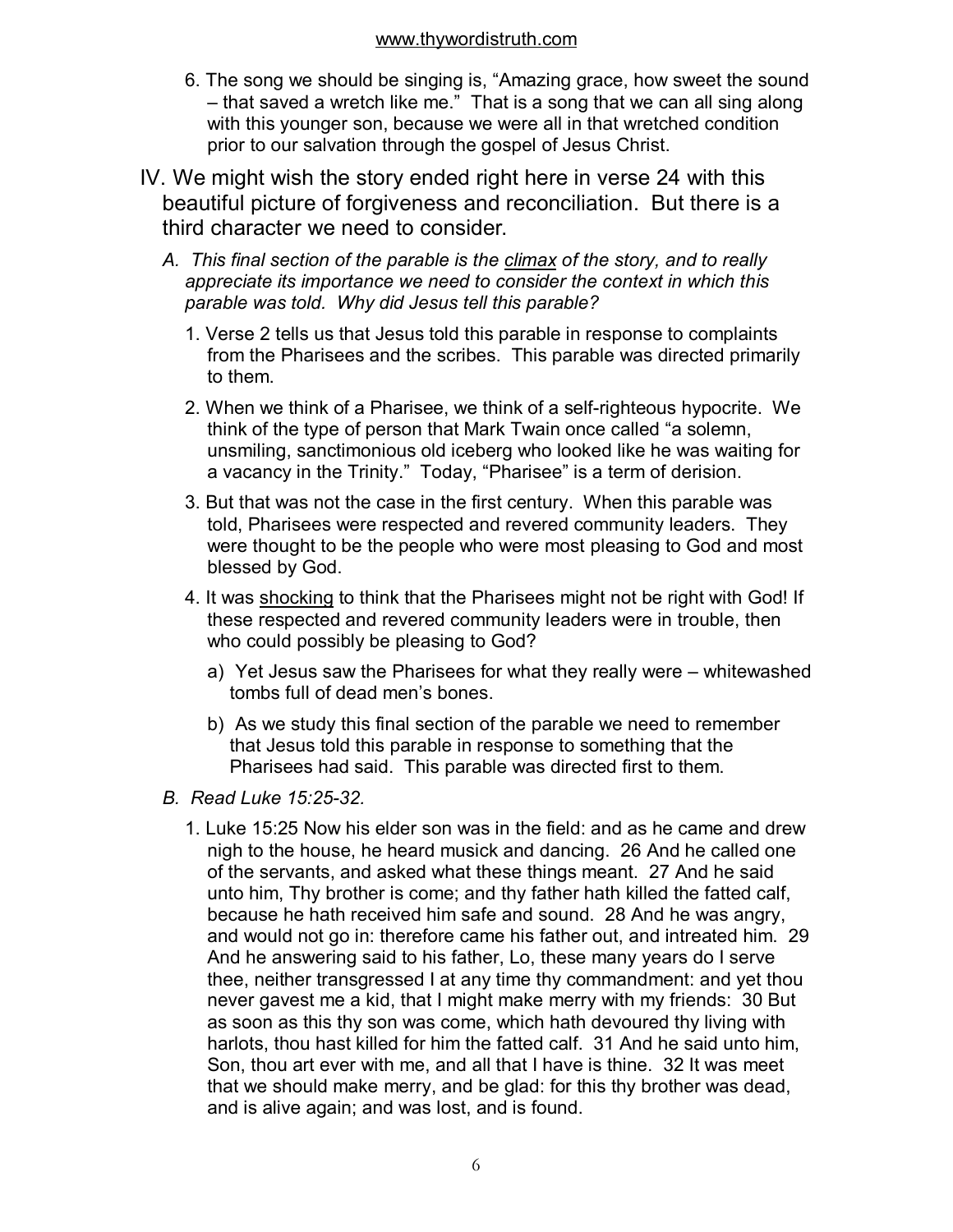- C. One commentator writing in the 1800's complained that, to the people of his day, "the home-staying son was merely a picturesque figure introduced to fill the background of the parable agreeably."
	- 1. Why do we so often ignore the older brother? Why do we see him as just a secondary character? An afterthought?
	- 2. I think we may ignore the older brother because we think the sins of the younger son were so much worse.
		- a) The younger son wallowed in sins of the flesh, and worse yet (at least for a modern reader) he failed to invest his money wisely!
		- b) In contrast, the older brother was just a little grumpy and perhaps (we might feel) even understandably so.
		- c) Thus we may focus on the younger son because we think that the younger son's sin is much worse than that of his older brother.
		- d) But was that the message that Jesus was trying to tell the Pharisees – that they weren't really all that bad? Hardly!
	- 3. Of course, Jesus never condoned any sins or minimized any sins. His command to all was to go and sin no more. Indeed, he paid the ultimate price for our sins. No one understands better than Jesus just how horrible sin is – all sin. No one has suffered more from sin than Jesus Christ.
		- a) But, Jesus repeatedly met sins of the flesh with mercy while he met sins of the spirit with withering denunciation.
		- b) One commentator has said that "Our lord was so compassionate with those swept by the sins of passion, but oh, what withering wrath, what white-hot words he had for those whose sin was a willfully wrong disposition, a spiritual pretense, a subtle hypocrisy, an assertion of pride in one of its ugly forms."
	- 4. What am I saying?
		- a) I am saying that if we focus on the younger brother's sins of the flesh and dismiss the sins of the elder brother as mere character flaws then we are missing the whole point of what Jesus was teaching.
		- b) The primary point of this parable is not to keep us from being like the younger brother. The primary point of this parable is to keep us from being like the older brother.
	- 5. We must see sin as Jesus saw sin.
		- a) Perhaps when we do we will discover that those sins we have treated lightly in our own lives are the very ones that grieve Jesus the most.
- *D. So what type of person was this elder brother?* 
	- 1. He did have some good points.
		- a) He was responsible. While his younger brother was out squandering the family fortune, his older brother was in the field working. (verse 25)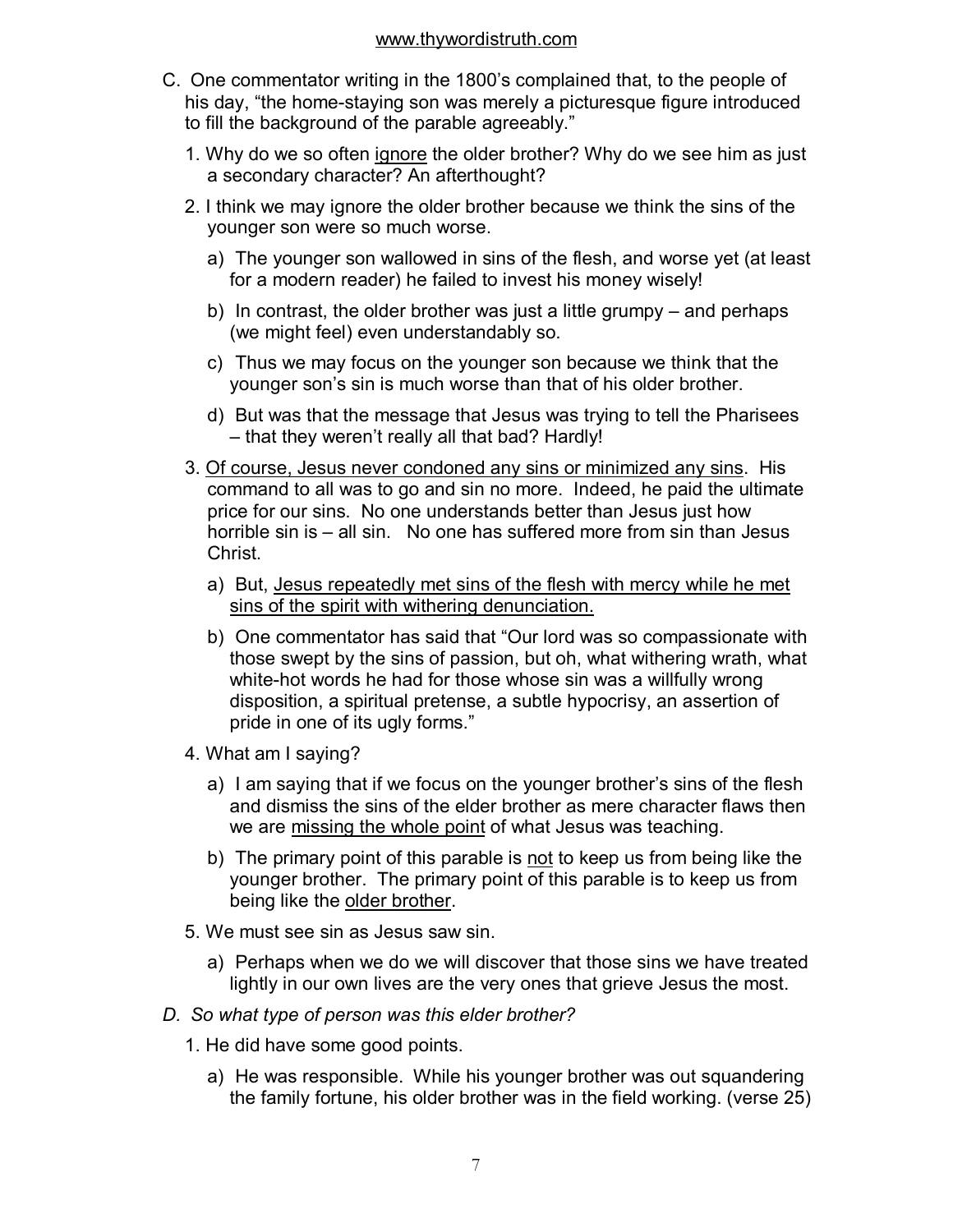- b) The world, no doubt, thought the father was very fortunate to have such a good son – particularly considering his worthless brother.
- c) This elder son (like the Pharisees) had some good points, but (again, like the Pharisees) his good points were far outweighed by his bad points. What were the sins of the elder brother?
- 2. First, he was bitter.
	- a) His obedience was grim duty, not loving service. In verse 28, he was angry while his father was happy.
	- b) He was not moved by the fact that a great weight had been lifted from his father's heart. He thought only of himself, and looked on the whole scene with jealous eyes and bitterness in his heart.
	- c) Notice in verse 12 that the elder brother received his inheritance when his younger brother received his. In fact, under Jewish law, the eldest son received a double portion. He had nothing to lose by his brother's return, and yet he was bitter.
- 3. Second, he was self satisfied and self righteous.
	- a) This elder brother thought there was nothing wrong with himself; the problem was with his brother and his father.
	- b) In verse 29, he tells his father that he had never disobeyed one of his commands. And the Pharisees thought the same thing about God.
	- c) There was even one group of Pharisees who actually kept track of all that they did for God so they would know exactly how much God owed them!
- 4. Third, he was self centered.
	- a) In verse 29 he tells his father he had for many years been slaving for him, and yet he had really been slaving for himself. The words "I", "me", and "my" occur 5 times in verse 29.
	- b) This older brother was the center of his own universe and everyone revolved around him.
- 5. Fourth, he was filled with self-pity.
	- a) Look at verse 30. Could any son have had a worse brother or a worse father?
- 6. Fifth, he was loveless.
	- a) Perhaps the elder brother is the reason the younger brother left in the first place. Many a Christian has been driven back to the far country by the lovelessness of an elder brother.
	- b) After all, what did this older brother do when his younger brother left home? Do you think he was upset? Or did he perhaps just say "Good riddance!"
	- c) Did you ever wonder how this story would have ended had the elder brother been the first to see his brother coming down that road?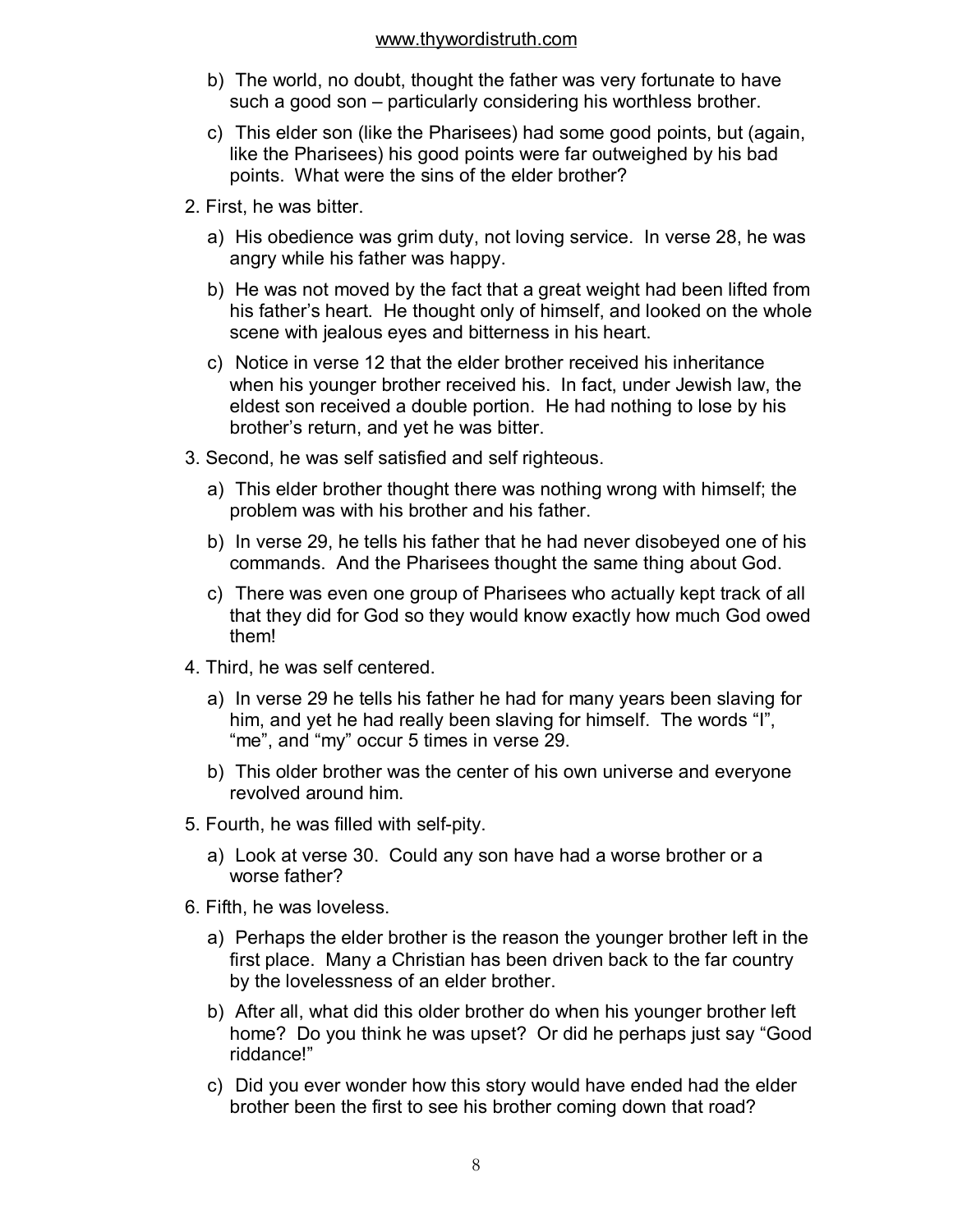- 7. Sixth, he thought the worst and was envious of sinners.
	- a) We generally think of the younger son as wasting his inheritance on harlots, but there is no mention of harlots until the older brother brings up the subject in verse 30. How did he know what his younger brother had been doing?
	- b) Did he perhaps envy his brother because of all the so-called "fun" he had while in the far country? Perhaps in verse 30 the elder son was telling us what he would have done had he run off to that far country.
	- c) One commentator was very blunt on this point: "There are, I believe, many men and women who have sinned deeply, and brought upon themselves shame and misery, who are not really as corrupt as others who live in the inward indulgence of the worst desires and passions from the actual gratification of which they are held back only through cowardice."
- 8. Seventh, he was ungrateful.
	- a) In verse 31 the father reminds him of what he had:
		- (1) He had privilege: He was a "son."
		- (2) He had position: He was "always with me."
		- (3) He had possession: "All that is mine is yours."
	- b) And yet he was not grateful for those blessings.
- 9. So, he was bitter, he was self satisfied and self righteous, he was self centered, he was filled with self-pity, he was loveless, he thought the worst and was envious of sinners, and he was ungrateful. Are these just minor character flaws? Hardly!
	- a) I think we have before us one of the worst characters presented in the Bible – and I think that is just how Jesus wanted us (and the Pharisees) to see this elder brother.
- 10. In Luke 15, we have not one, but two prodigal sons.
	- a) One left for the far country while one stayed at home.
	- b) One became an alien through sins of the flesh while the other became an alien through sins of spirit.
	- c) One found himself eating the husks of worldliness while the other ate the rancid food of a sour and sullen mind.
	- d) One shows us what outward sins do to our lives, while the other shows us what inward sins do to our hearts.
- 11. Note how the father's love had opposite effects on his two sons. It melted the heart of one, while it hardened the heart of the other. The father could not reach the son with the full life, but he readily got through to the son with the empty life.
- *E. Was there a happy ending? Did the elder brother repent? We are not told, but we know the door was left open for his return.*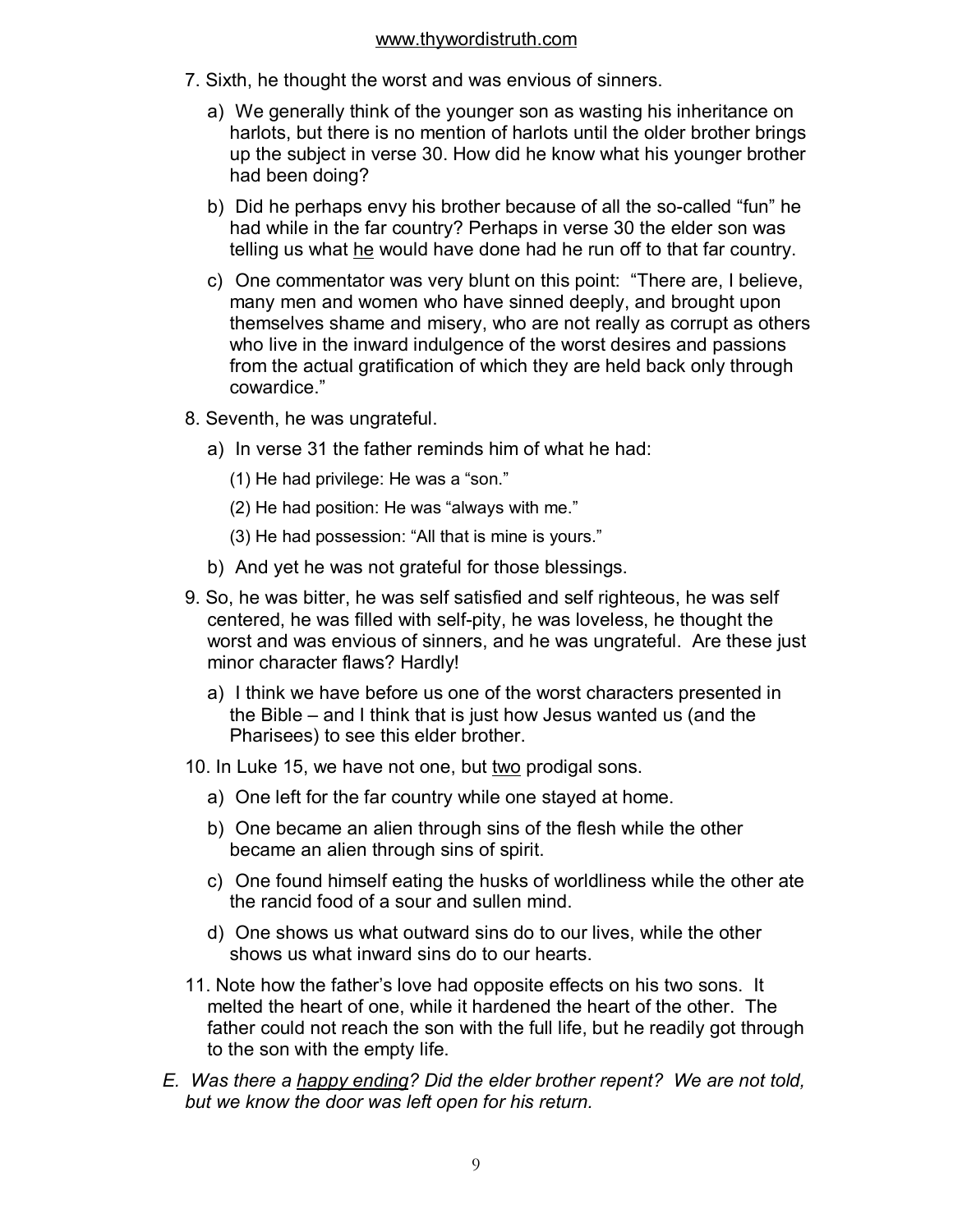- 1. In fact, in verse 28 we once again find the father going out to meet one of his sons. But instead of running to meet a returning son, the father in verse 28 goes out to meet his stubborn elder son who is angrily sulking alone outside the house.
- 2. The father's statement to his elder son in verses 31-32 is one of the most beautiful statements in the Bible.
	- a) Luke 15:31-32 "And he said unto him, Son, thou art ever with me, and all that I have is thine. 32 It was meet that we should make merry, and be glad: for this thy brother was dead, and is alive again; and was lost, and is found."
- *V.* This parable has been called "the gospel in the gospels" and "the heart of the gospel."
	- 1. But where in this beautiful picture of repentance and forgiveness do we find Jesus? How can this parable be the heart of the gospel without Jesus playing a role?
	- 2. Jesus does play a role in this parable, but we have to look closely to discover it.
		- a) Isaiah 9:6 gives us a hint about where to look. In that verse, we find that one title for the Messiah is "the everlasting Father."
		- b) I think that the Father in this parable does not represent God the Father, but instead represents Jesus the Messiah.
	- 3. To see why, we must see the story through the eyes of Middle Eastern peasants.
		- a) These events would not have occurred in a vacuum. The entire village would have known that the younger son had left home with his inheritance and was now returning home with nothing.
		- b) As the young son walked home dirty, penniless, and in disgrace, the villagers would have heaped scorn and ridicule upon him, if only to preserve the father's honor and show their own disapproval of the son's behavior.
		- c) And yet what does the father do? He runs to meet the younger son to spare him that long, shameful walk home. Given the normal garb, the father would have had to pull up the skirt of his robe to run, which would have been very undignified for one in his position, and yet he races down that road like a teenager to welcome his son home.
		- d) And how do you suppose the villagers would have reacted to that scene?
			- (1) They would have heaped their ridicule on the father as he ran to meet his errant son. What a fool! Running to meet and welcome home a worthless son like that! By leaving his home and running down that road, the father was taking on himself the scorn and ridicule that otherwise would have fallen on his son.